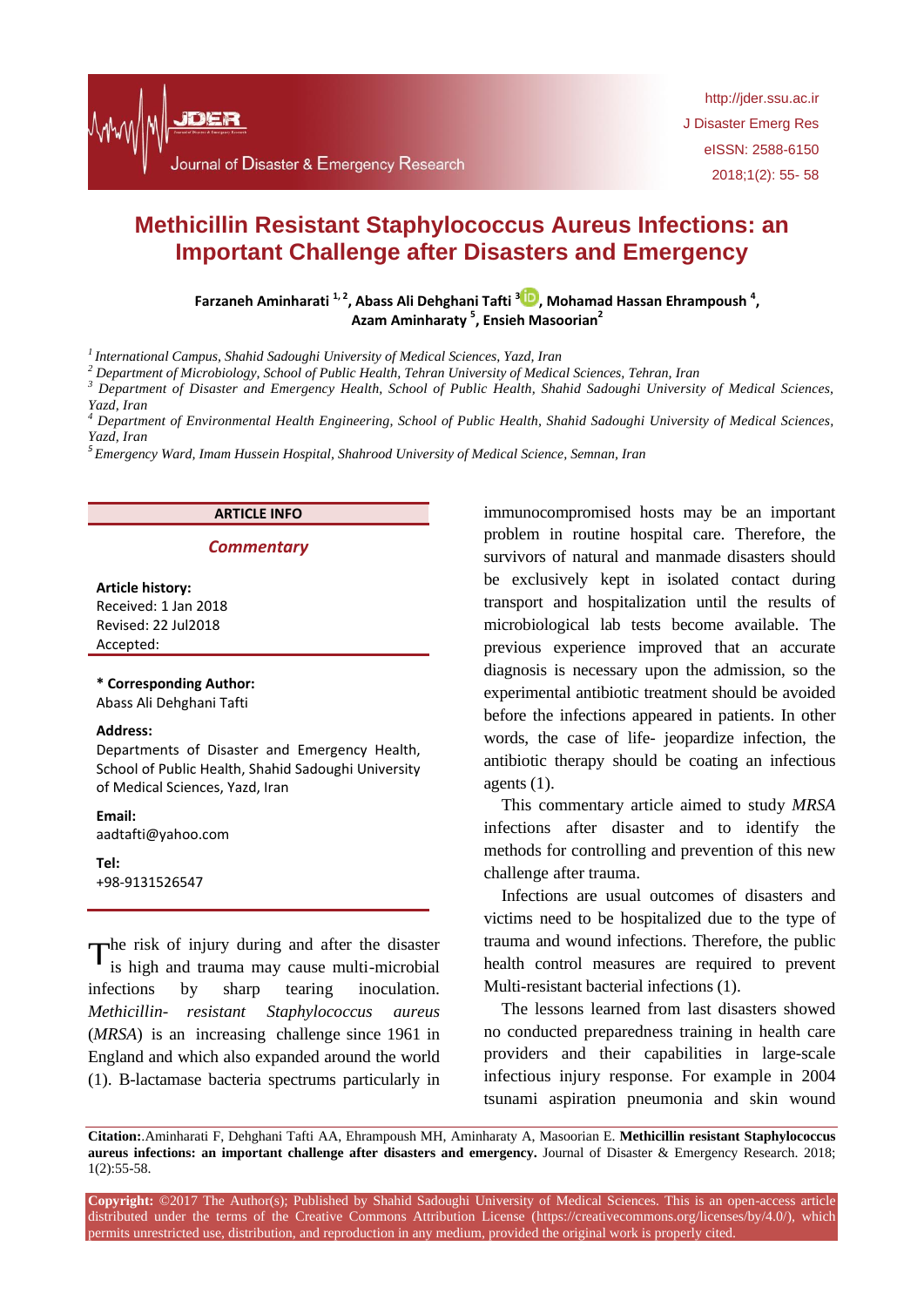infections have been the most common infectious complications (2).

Today the community-acquired *methicillinresistant Staphylococcus aureus* (*MRSA*) is known as a challenges after disaster threats and in cluster outbreaks, which are related to risk factors of residence in corrective facilities (3).

Furthermore, burn injury types are the major causes of trauma and mortality in the world by *MRSA* infections (4). Therefore, the public health must be devised by new prevention and control strategies in different communities (5, 6). Moreover, it is essential to know that training on public health workforce cannot be enough during formal educations by degree-granting institutions; hence, professional development should be promoted by the state and local public health centers. The last events revealed the progressive effort for strengthening of public health infrastructure must include schools of public health and medical academic center collaborations to enhance the special public health worker training (7).

According to disease Control and Prevention Center (CDC) investigations, *MRSA* infections can occur in immunocompromised hosts with skin infections look like the pimples, boils, or lesions at the site of prior skin trauma or areas covered by hair. It often begins as a small skin infection but can spread and progress into more other parts of the body. T h e CDC confirmed on *MRSA*  transmition by direct skin to skin contact, contaminated surfaces, and shared items, that may come into contact with infections and the best prevention for them is using effective hygiene. *MRSA* infections can be prevented by simple strategies such as hand washing, covering existent skin trauma or injuries, and avoiding sharing personal items. The CDC investigations identified five common factors "5*C's*" which can increase the *MRSA* infection risk, including the crowded living conditions, close skin to skin contacts, compromised skin, contaminant surfaces, and clean line shortages. Hence, the most common locations where the "5C's" can be executed are schools, college dormitories, daycare centers, correctional facilities, military barracks, gyms, and general households (8).

The Pennsylvania's Public Health Institute (*PHI*) affirmed that the public health training at all levels must be included in the core competencies domains defined by the Public Health Foundation *(PHF)* such as analytic assessment, policy development, communication, cultural competency, practice community dimension, basic public health sciences, financial management, leadership, and systems thinking. The *PHI* emphasized on essential services as monitoring health status, investigating health challenges, and enforcing laws or regulations that can protect health and ensure safety (9)*.*

The evidence of surgical procedures during air transport in 2004 tsunami victims revealed some infected evacuations and colonized multi-resistant pathogens without any written instructions for infection control during the injured victim transportations (1). For this purpose, the disaster patients should be transported in pre-emptive contact isolation, which is improvised if the scenes do not have portable isolation unit and the droplet isolation awareness. Moreover, gowns and gloves should be used in patient care, and ventilators should be equipped with antibacterial filters. Patients should not share lavatories and meal facilities with other privates. The isolation for droplet precautions must be done if the upper respiratory tract is colonized in scenario and the repatriated patient chortling should be avoided in common room as the pathogens may not be the same for everyone (1).

The Southeast Asia Tsunami in 2004 and the Hurricane Katrina in 2006 indicated that possibility point-of-care testing (*POCT*) is essential in emergency and disaster care (10). Last event experiences focused on pathogen priority determining as well as designing for future disaster care scenarios that should be based on the assessment of identified needs in pathogen detection priorities (11).

Accordingly to *the POCT* research supporting, some policy recommendations should be emphasized on disaster point-of-care (*POC*) that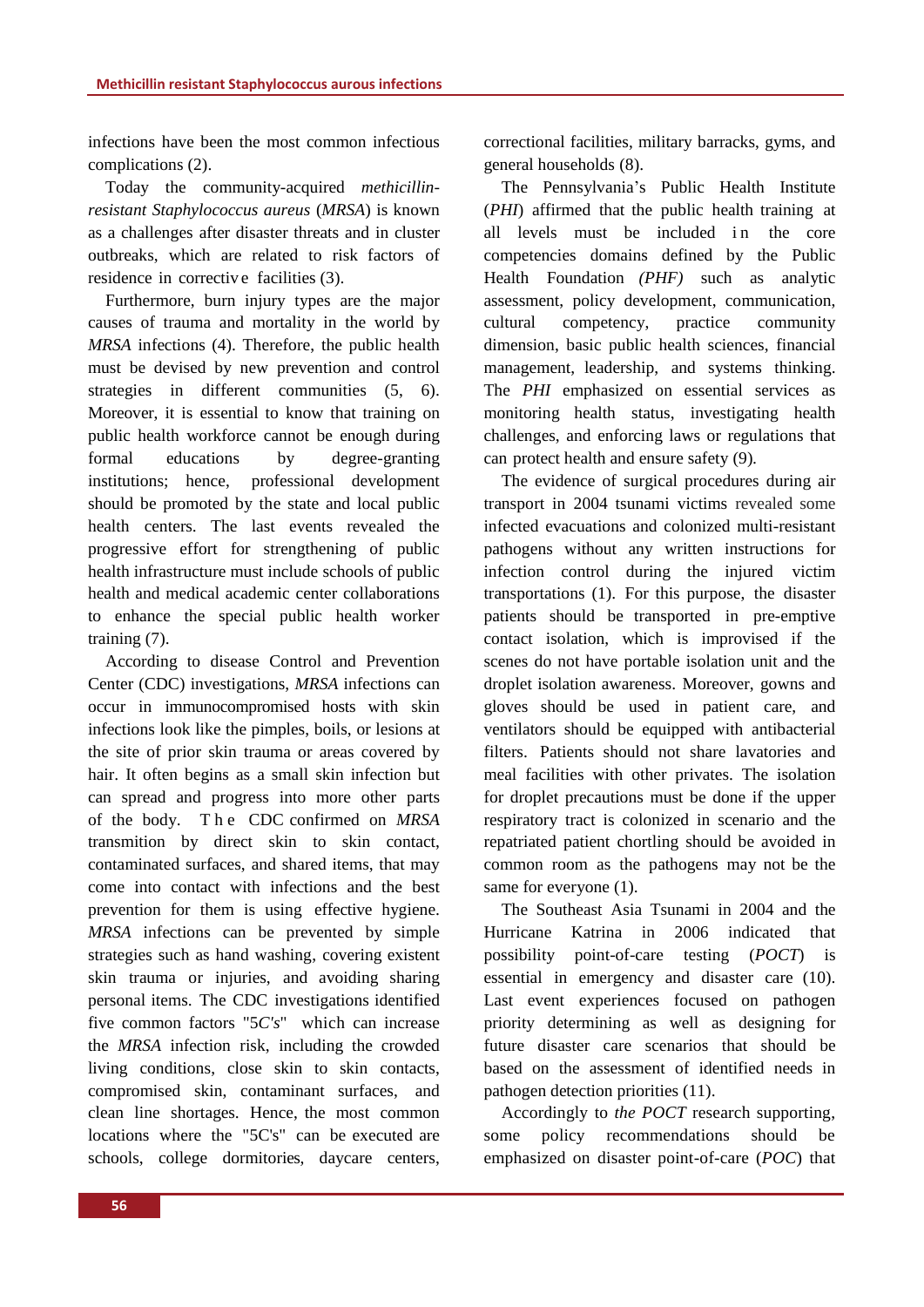can be guided by the need assessment goals. In addition, the disaster *(POC) goals in design* and setting the specific scenario of the infectious disease surveillance will be able timely to manage the crisis, and provide funds to handle high portable devices that facilitate disaster preparedness and emergency. The usage of *POC*  devices at a local levels encourage high user competency to complete practical designs, and strengthen reagent supplies for national preparedness that can be addressed with enduring harsh of new *POC* devices (10, 12).

This study concluded that wounds should be managed as soon as possible and the patients with suspected influenza symptoms should be emphasized about the *MRSA* co-infection.

However basic wound management steps that prevent medical problems are including: evaluation, ensuring safe scene, notice to universal precautions, participating in all wound care status, obtaining patient history, examining appropriate performance, cleansing the peripheral wound with soap and sterile solutions, providing anesthetics, control hemorrhage, removing contaminated wounds, and managing the wound infection with treatments.

The infection management can reduce the morbidity and mortality resulted from disasters. Therefore, the infectious diseases will be minimized, if the public health intervention

### **References**

- 1. Uckay I, Sax H, Harbarth S, et al. Multi-resistant infections in repatriated patients after natural disasters: lessons learned from the 2004 tsunami for hospital infection control. Journal of Hospital Infection 2008; 68(1): 1-8.
- 2. Oliver M, Mike A, Sandy C. Revisiting the tsunami: health consequences of flooding. PLoS medicine, 2005, 2.6: e184.
- 3. Main CL, Jayaratne P, Haley A, et al. Outbreaks of infection caused by community-acquired methicillinresistant Staphylococcus aureus in a Canadian correctional facility. Canadian Journal of Infectious Diseases and Medical Microbiology 2005; 16(6): 343-8.

efforts implemented in a timely manner. Such efforts require continual review in preparedness assignment at local, national, and international levels and also up-to-date educational training. Thereupon, public health workforce can take advantage of a good response in complex emergency and disasters (13, 14).

Furthermore rapid assessments should be conducted to identify the displacement people health needs as soon as possible within the first week after disasters (15). Hence, based on the gathered information after events, an initial step in public health emergency response is to activate surveillance systems that take into account the public health infrastructure disruptions and estimate whatever is available in immediate period after the actions (16, 17).

#### **Acknowledgments**

Thanks are owed to those who cooperated in conducting this study.

### **Funding source**

There was no funding source for this study.

## **Conflict of interest**

The authors did not report any conflict of interest.

## **Authors' contribution**

Farzaneh Aminharati wrote the first draft of the manuscript. All authors read and approved the final draft of the manuscript.

- 4. Moghadam SO, Pourmand MR, Aminharati F. Biofilm formation and antimicrobial resistance in methicillin-resistant Staphylococcus aureus isolated from burn patients, Iran. The Journal of Infection in Developing Countries 2014; 8(12): 1511-7.
- 5. Ligon BL. Infectious diseases that pose specific challenges after natural disasters: a review. Seminars in pediatric infectious diseases; 2006: Elsevier; 2006: p: 36-45.
- 6. Wilder-Smith A. Tsunami in South Asia: what is the risk of post-disaster infectious disease outbreaks? Annals-Academy of Medicine Singapore 2005; 34(10): 625.
- 7. Slepski LA. Emergency preparedness and